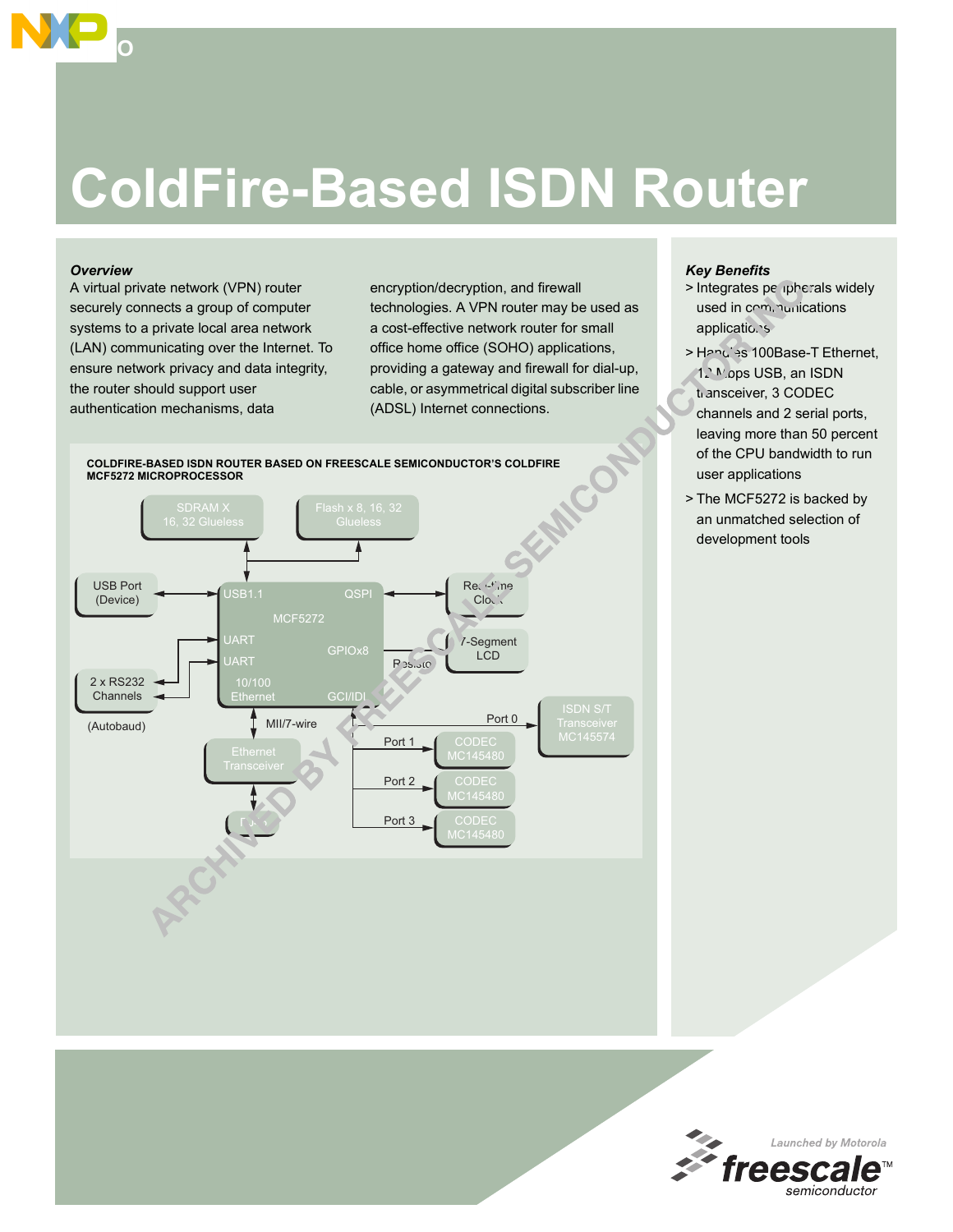

| <b>Freescale Ordering Information</b>   |                                                                                                                                                                                                                                                                                                                               |                                   |  |  |
|-----------------------------------------|-------------------------------------------------------------------------------------------------------------------------------------------------------------------------------------------------------------------------------------------------------------------------------------------------------------------------------|-----------------------------------|--|--|
| <b>Part Number</b>                      | <b>Product Highlights</b>                                                                                                                                                                                                                                                                                                     | <b>Additional Information</b>     |  |  |
| <b>MCF5272</b>                          | Version 2 (V2) ColdFire core with 63 (Dhrystone 2.1) MIPS at 66 MHz; 10/100Base-T<br>Fast Ethernet Controller (FEC) with dedicated DMA; USB 1.1 device controller and<br>transceiver; Multiply Accumulate Unit/HW divide; 1KB instruction cache; 4KB static<br>RAM; Debug Module-background, real-time, and instruction trace | www.freescale.com <sup>Note</sup> |  |  |
| MC14LC5480                              | 5 V PCM Codec Filter.<br>Single 5 V power supply; Fully differential analog circuit design for lowest noise;<br>Transmit band-pass and receive low-pass filters on chip                                                                                                                                                       |                                   |  |  |
| MC145574A                               | <b>ISDN S/T-Interface Transceiver II.</b><br>Fully activated power consumption of 90 mW; 6-channel timeslot assigner; Interchip<br>Digital Link-2 (IDL2); General circuit interface (GCI)                                                                                                                                     |                                   |  |  |
| Note: Search on the listed part number. |                                                                                                                                                                                                                                                                                                                               |                                   |  |  |

#### *Design Challenges*

Embedded network devices perform specific control functions. They also perform additional control functions by interacting over a network. Devices connected to the network, particularly the Internet, take on a range of functionality. For example, they should be capable of handling standard protocols such as TCP/IP and its associated application set, in addition to handling authorization and access issues. In network design, systems adhere to protocols for addressing, identifying hosts, routing, establishing connections, contention on the network, and sending data.

## *Freescale Semiconductor Solution*

Freescale Semiconductor's ColdFire microprocessor family provides the ideal networking solution. The MCF5272 microprocessor, based on a Version 2 ColdFire core, is designed with integrated peripherals widely used in communications applications.

The design, as shown in the Figure on page 1, is centered around the ability of the MCF5272 to handle 100Base-T Ethernet, 12 Mbps USB, an ISDN transceiver, 3 CODEC channels, and 2 serial ports, while leaving more than 50 percent of the CPU bandwidth to run user applications such as router software. In addition to using the communications interfaces on the MCF5272, general purpose input/output  $(GPIO)$  is used to drive a  $s$  expresed ment LCD display. The queued serial peripheral interface (QSPI) module interfaces to a real-time clock to provide time stamping on the data as it is routed. Incoming serial data tends to vary in terms of data rate. The RS232 channels arc designed to lock to this data and to automatically track and respond at the incoming data rate. The parameter look up table (LUT) for the soft high-level data link control (HDLC) module is located in the on-chip ROM of the MCF5272. The designer can use the HDLC protocol for virtually any of the communication

channels in the router, particularly the CODEC and INDN interfaces. The Ethernet multiply-accumulate unit (MAC) desigr ed into the MCF5272 requires an external transceiver and magnetics to provide 10Base-T or 100Base-T peration using the media independent interface (MII) interface.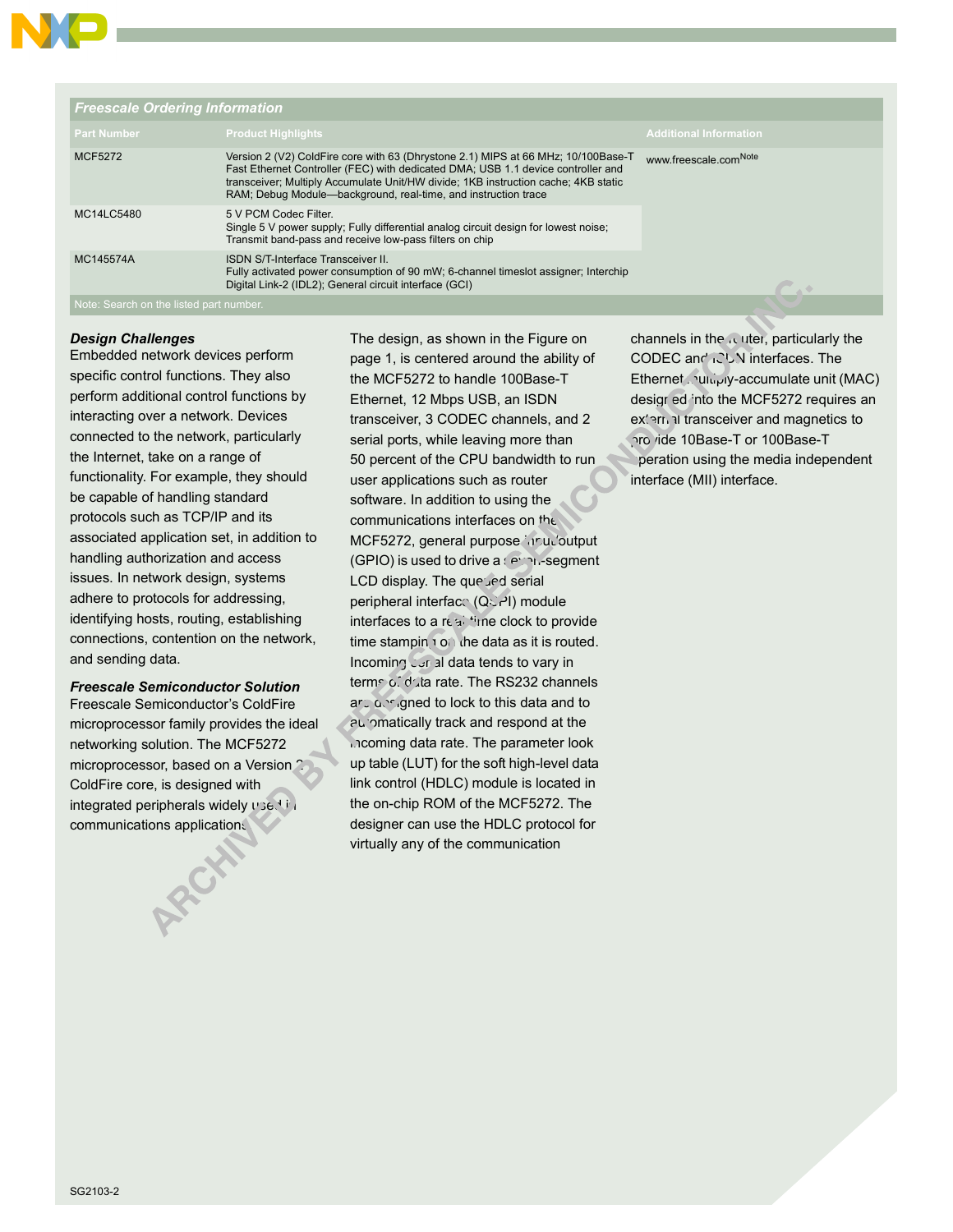| <b>Development Tools</b> |                                                                                                                                           |                                                                    |                                                                                                                                   |
|--------------------------|-------------------------------------------------------------------------------------------------------------------------------------------|--------------------------------------------------------------------|-----------------------------------------------------------------------------------------------------------------------------------|
| <b>Tool Type</b>         | <b>Product Name</b>                                                                                                                       | Vendor                                                             | <b>Description</b>                                                                                                                |
| Hardware                 | M5206eC3, M5249C3, M5272C3, M5307C3,<br>M5407C3                                                                                           | <b>Freescale Semiconductor</b>                                     | <b>Evaluation Board</b>                                                                                                           |
| Software                 | IDE-Code Warrior 3.0, Compiler-C/C++,<br>Source Level Debugger                                                                            | <b>Metrowerks</b><br>www.metrowerks.com                            | Development and Debugging for MCF5206e,<br>MCF5249, MCF5272, MCF5307, MCF5407                                                     |
| Software                 | IDE, RTOS-VxWorks, Compiler-Diab, C/C++,<br>Simulator, Analysis Tool, H/W Debugger-Vision<br>Probe, S/W Debugger-Singlestep/ Vision Click | <b>Wind River Systems</b><br>www.windriver.com                     | Development and Debugging for MCF5206e,<br>MCF5249, MCF5272, MCF5307, MCF5407                                                     |
| Software                 | IDE-Multi, Compiler-C/C++/EC++, RTOS-ThreadX,<br>Simulator, Source Level Debugger                                                         | <b>Green Hills Software</b><br>www.ghs.com                         | Development and Debugging for MCF5206e,<br>MCF5249, MCF5272, MCF5307-MCF5407                                                      |
| Software                 | OS-uCLinux, Compiler-C/C++                                                                                                                | SnapGear<br>www.snapgear.com                                       | Development and Debuggin . fur M CF5206e,<br>MCF5249, MCF5272, MC. J2, 7, MCF5407                                                 |
| Software                 | IDE, RTOS-Nucleus+, Compiler-C/C++,<br>Source Level Debugger                                                                              | <b>Accelerated Technology</b><br>www.acceleratedtechnology.com     | Development and Dehuggi, a for MCF5206e,<br>MCF5249, MCF527.2. CF5307, MCF5407                                                    |
| Software                 | Network Development Kit, IDE, Compiler-C/C++,<br><b>RTOS</b>                                                                              | Netburner<br>www.netburner.com                                     | Development and Lebugging for MCF5206e,<br>MCF5249. <b>MCF</b> <sub>2</sub> 27.2                                                  |
| Software                 | Compiler-C, Simulator, Debugger                                                                                                           | Crossware<br>www.crossware.com                                     | Develor ner <sup>+</sup> and Debugging for MCF5206e,<br>MCF5. 2. M.CF5307, MCF5407                                                |
| Software                 | GDB (free software), Compiler–C (free software),<br>uCLinux                                                                               | <b>Gnu Tools</b><br>www.gnu.org                                    | Durey intent and Debugging for MCF5206e.<br>. <sup>4</sup> CF 5249 (GDB and Compiler–C only), MCF5272,<br><b>MUF5307, MCF5407</b> |
| Software                 | Emulator-Flex                                                                                                                             | Noral                                                              | Development for MCF5206e, MCF5307                                                                                                 |
| Software                 | Emulator Library (free software), Code Translator-<br>PortASM 68K/CF (free software)                                                      | MicroAPL<br>www.microapl.co.uk                                     | Development and Debugging for MCF5206e<br>(Code Translator only), MCF5249, MCF5272,<br>MCF5307, MCF5407                           |
| Software                 | Wiggler cable, Hardware Interface                                                                                                         | P&E Microcomp <sup>1</sup> (er S <sub>)</sub> stems<br>www.pemicro | Development and Debugging for MCF5206e,<br>MCF5249, MCF5272, MCF5307, MCF5407                                                     |

NO